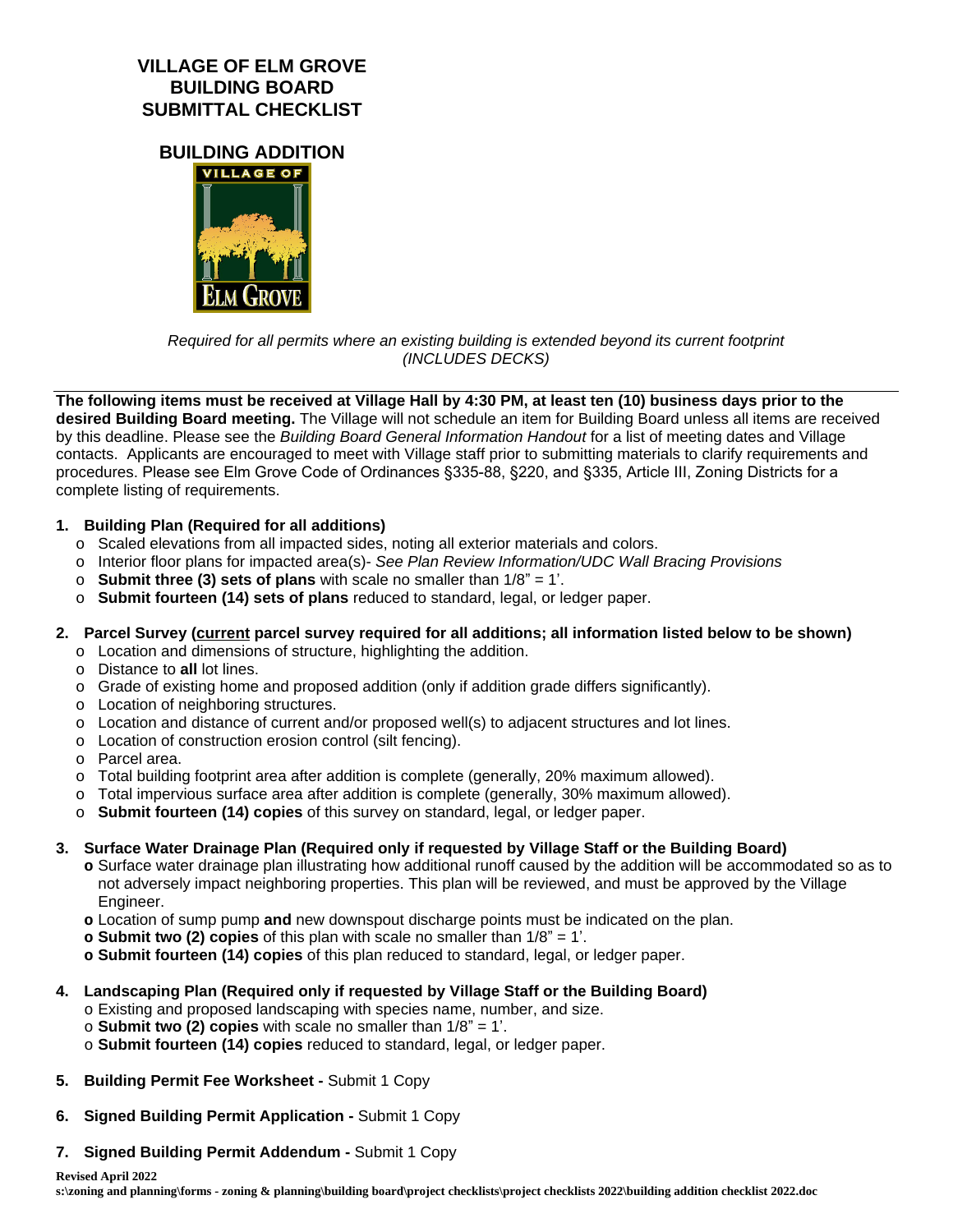- **8. Driveway Permit Application (required only if location of driveway changes)** Submit 1 Copy
- **9. Sewer Lateral Disturbance & Abandonment Requirements form (required only if altered)** Submit 1 Copy
- **10. Right of Way Disturbance Application (required only if right of way is being disturbed)** Submit 1 Copy
- **11. Pictures of Village right-of-way adjacent to property –** Submit 1 Set of Pictures
- **12. Thermal Performance Sheets (heat loss calculations) –** Submit 1 Copy
- **13. Digital copies of structure plans, survey & landscaping plan via email, USB flash drive, or disk** (optional)
- **14. Sample of materials and colors (to be brought to Building Board meeting)**